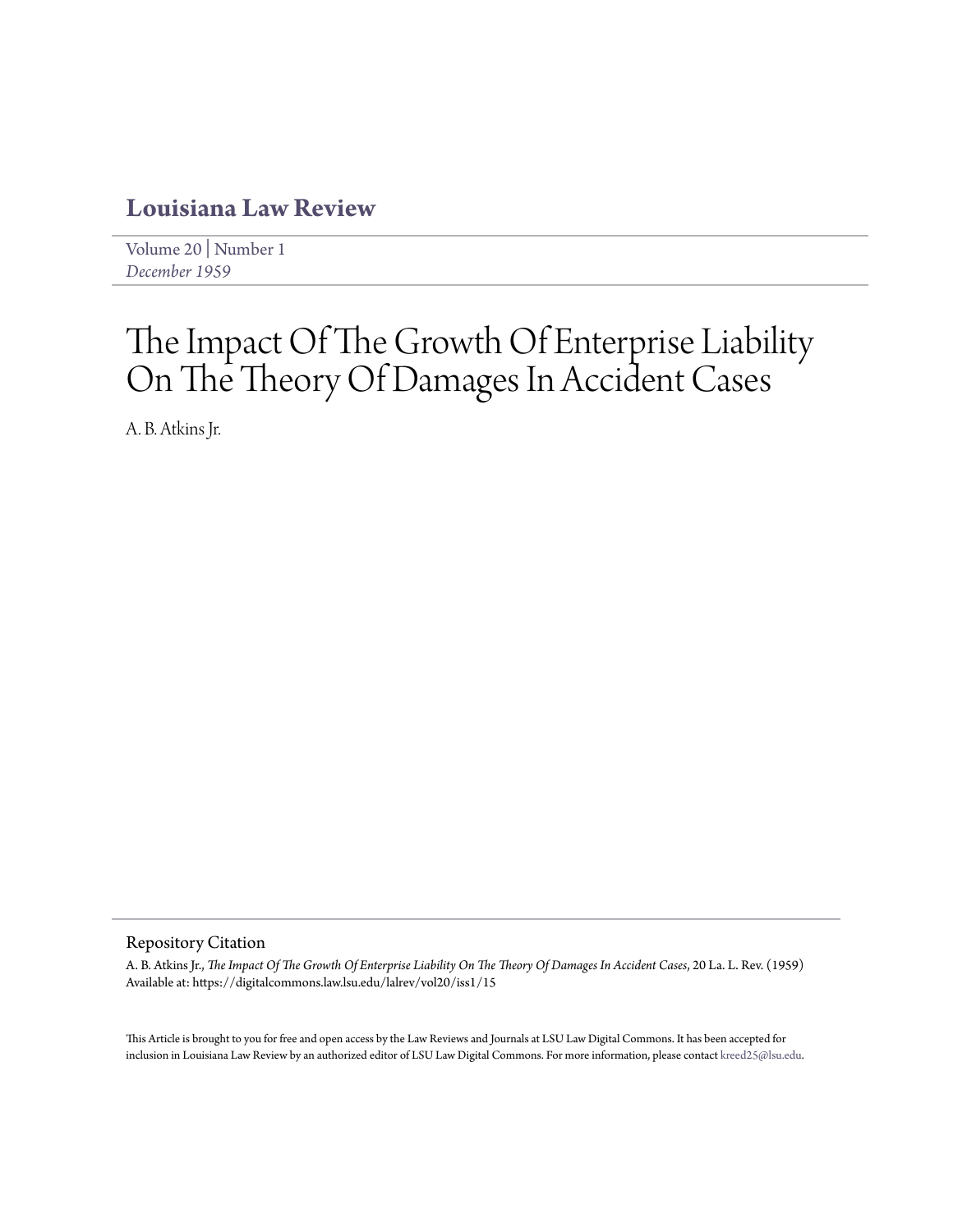# **The Impact Of The Growth Of Enterprise Liability On The Theory Of Damages In Accident** Cases

## *A. B. Atkins, Jr.\**

#### I. INTRODUCTION

A substantial part of the law practice in Louisiana today is devoted to the personal injury field, as is much of the litigation in our courts. In no other area are there more conflicting interests and philosophies among our profession. For the most part these interests are represented by two extremes: the *plaintiff* lawyer and the *insurance* lawyer. While these attorneys are sincere in their endeavors, somewhere in the center stands the general public. Although society has always maintained a vital interest in the reparation and compensation of the injured, modern times have made this stake more important.

The machine age constantly creates new risk areas and from them flow more and more accidents which are an inherent and inseparable part of everyday life. The general public is the beneficiary of mechanization and progress, the creator of this new risk. Correspondingly, society is generally the risk bearer since the cost of accidents can usually be passed on to the public through the medium of liability insurance or as a standard operational business expense.'

This has been long recognized, is the subject of much scholarly writing, and has been often referred to as *enterprise liability.2* This concept has caused great changes in the law of torts. Vi-

<sup>\*</sup>Member, Homer Bar.

<sup>1.</sup> During the period of industry's infancy, it was in the public interest not to unduly burden its development by imposing strict liability for all accidents incident to its growth. Now, however, industry is able to serve as the middle man and distribute, the accident risk to society. See the excellent discussion by Professor James, *Accident Liability Reconsidered: 'The Impact of Liability Insurance,* **57** YALE L.J. 549, 551 (1948).

<sup>2.</sup> For a challenging approach to this subject, see EHRENZWEIG, NEGLIGENCE WITHOUT FAULT (1951). See also James & Thornton, *The Impact of Insurance on the Law of Torts,* **15** LAW & **CONTEMP.** PROB. 431 (1950) **;** Malone, *Damage Suits and the Contagious Principle of Workmen's Compensation,* 12 **LOUISIANA LAW** REVIEW 231 (1952) **; Pound,** *The End of Law as Developed in Legal Rulea and Doctrine,* 27 **HARV.** L. REV. 197, 223 (1914).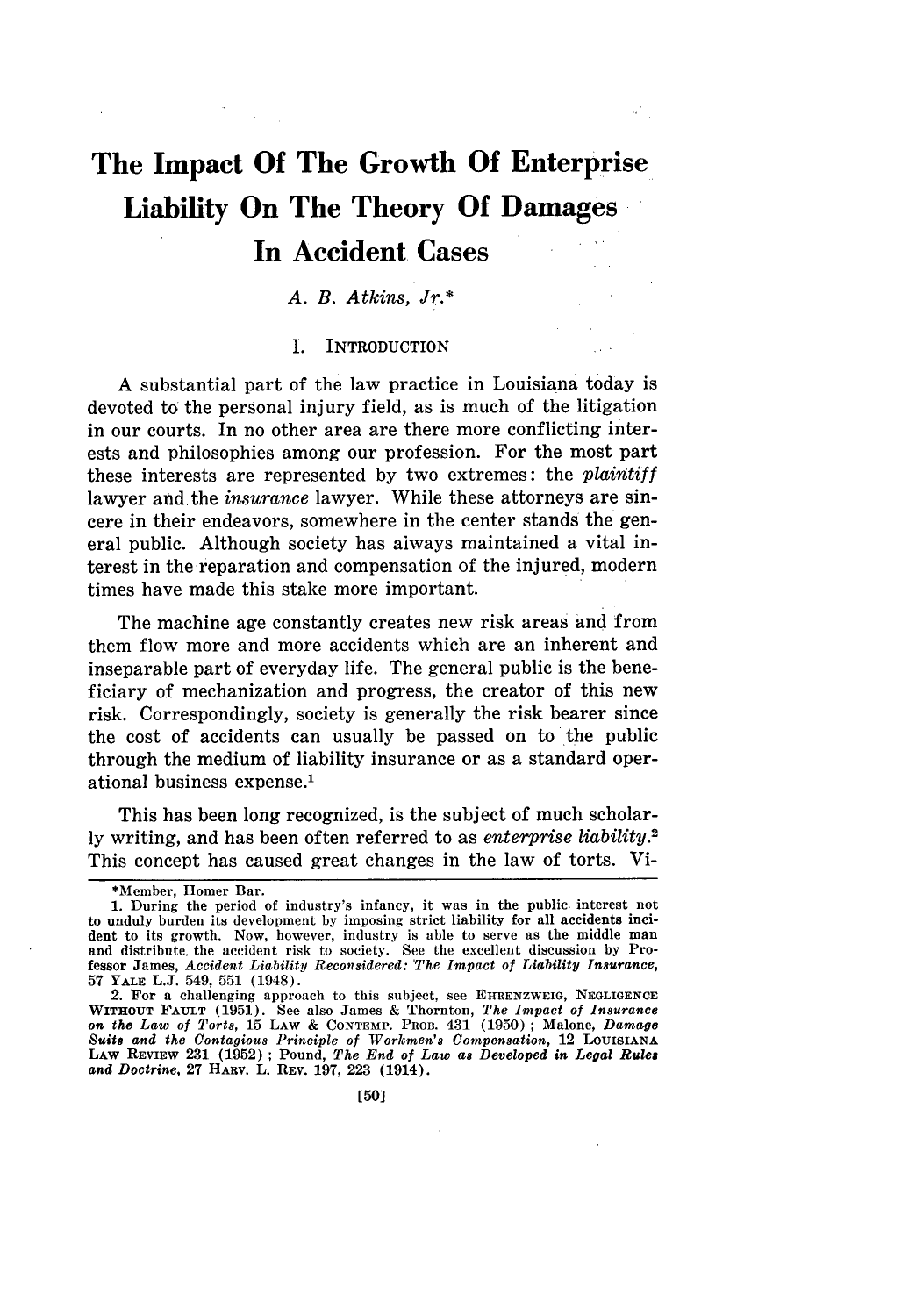carious liability is constantly expanding, and actual fault is waning as a prerequsite for liability.<sup>3</sup> Some even urge a complete emasculation of fault in the accident field.4 It is the purpose of this article to determine what impact, if any, enterprise liability has had, or should have, on the law and theory of damages. Loss of life, maimed limbs, and pain and suffering cannot be replaced, only minimized through the allowance of pecuniary damages. The generally accepted rule of law is that ex *delicto* losses are to be recompensed by pecuniary damages commensurate with the actual injury sustained as nearly as can be done by money.<sup>5</sup> This is known as the compensatory theory of damages: it is all pervasive and embraces the entire field of tort law.<sup>6</sup> It applies indiscriminately to all defendants whether they be held liable for active moral fault or vicariously where actual fault is absent. It is submitted that the history and development of the compensatory theory will show that it is a sequel to fault liability and that its present application is of questionable validity.

#### II. ORIGIN OF **DAMAGE** LAW

Since earliest times man has sought relief from injuries wrongfully sustained<sup>7</sup> and even primitive societies afforded redress for tortious injuries.8 From time to time various reasons have been advanced to justify the intercession of law on behalf of the injured. Among the more significant are:

**(1)** to satisfy the vengeance of the injured so as to prevent any breach of the peace. $9$ 

4. See note 2 *supra.*

6. **See HALE, DAMAGES** § 2 (1912) **; SUTHERLAND, DAMAGES** § 12 (4th **ed.** 1916).

7. For a comprehensive history of the law of damages, see **SEDGWICK,** DAM-**AGES** §§ 10-38 (6th ed. 1874).

8. For example, in Jewish law *(Exodus, ch. xxi, verse 32)* : "If the ox shall push (gore) a manservant or a maidservant; he shall give unto their master thirty shekels of silver, and the ox shall be stoned." The early Hindu law provided: "Where a claim **is** proved, the person who gains the suit is put in possession, **and** the judge exacts a fine of equal value from the defendant. And if the plaintiff loses his cause, he in a like manner pays double the amount sued for." 2 AYCEN **AKBERRY, by** Gladwin, **pp.** 498, 504.

**9.** See **HOLMES, THE COMMON** LAW 10th seg. (1881) **;** Jenks, *Theories of Tort in Modern Law,* 19 L.Q. REV. 19 (1903).

**<sup>3.</sup>** For a few of the many studies of the rise and fall of the fault concept, see **EHIRENZWEIG, NEGLIGENCE WITHOUT FAULT** *§§* 2-4 (1951); James, *Accident Liability: Some Wartime Developments,* 55 **YALE** L.J. 365 (1946) ; Bohlen, *The Rule in Rylands vs. Fletcher,* 59 U. **PA.** L. REV. 298, 373, 423 (1911).

<sup>5.</sup> BAUER, **DAMAGES** § 64 (1919) ; HALE, **DAMAGES** § 2 (1912) ; **JOYCE, DAM-AGES** § 26 (1903); **MCCORMICK, DAMAGES** § 137 (1935) **; PROSSER,** TORTS § **28** (1941); SEDGWICK, **DAMAGES** § 29 (6th ed. 1874) ; **SUTHERLAND, DAMAGES** § 12 (4th ed. 1916).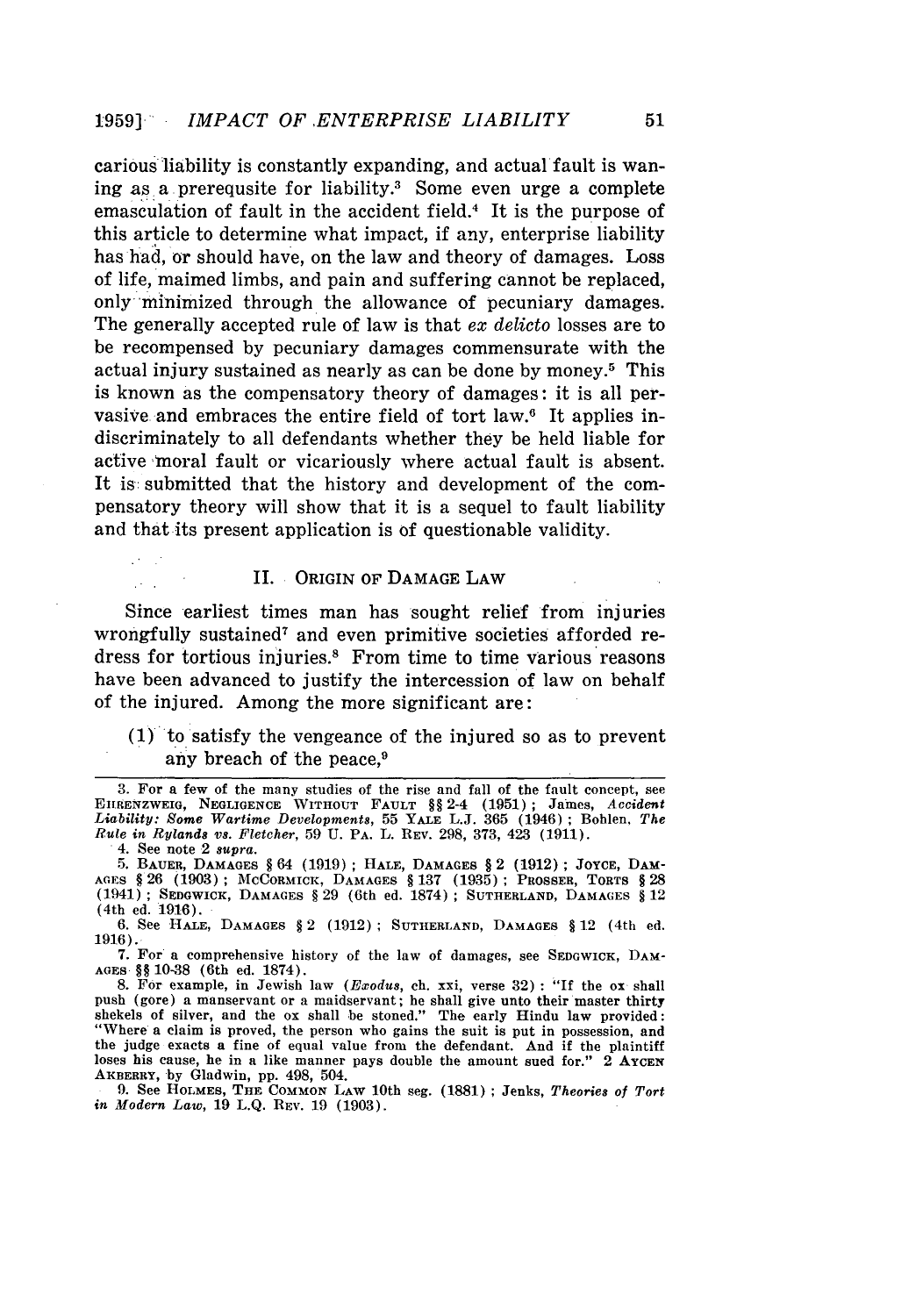- (2) to serve as a deterrent to would be wrongdoers.<sup>10</sup>
- **(3)** to compensate the injured for his economic loss and intangible suffering, $11$  and
- (4) to minimize loss which has occurred and distribute it among those capable of sustaining it,

and each has undoubtedly played a role in the development of tort law.

Probably the first pecuniary damages were awarded on the notion of satisfying the vengeance of the injured so as to remove the desire for revenge and the resulting possibility of a breach in the peace.12 While the severity of the injury was important, computation of damages was made according to rigid fixed schedules allowing certain sums for each type injury.13 The humiliation caused the injured and his family was an important factor. Thus an injury not covered from view by clothing entitled one to more damages than one covered by clothing.<sup>14</sup>

At common law the fixed schedule of damages was discarded with the development of judicial processes<sup>15</sup> in favor of a system whereby the tribunal, jury, or judge had the prerogative of determining the amount of damages.<sup>16</sup> A real law of damages, however, did not emerge until courts were given certain controls over the jury, and the present common law of damages is a by-product of judicial control over jurors.<sup>17</sup>

In our sister states, in the federal courts, and in our own civil jury trials, the trial judge instructs the jury to compensate the injured plaintiff on the basis of actual economic loss and

14. Thus under the Laws of Ethelbert (Anglo-Saxon) of about **600 A.D.,** if a bruise **was** black in part and not covered by clothes, the damages were thirty scaetts; if **ft was** covered, only twenty scaetts. **POUND** & **PLUCKNETT, READINGS ON THE HISTORY AND SYSTEM OF THE** COMMON LAW 46, 47 **(3d** ed. **1927).**

15. Trial by jury, originally a trial by witnesses, gradually supplanted the various modes of **trial by** battle, ordeal and wages of law, and from the **time** of the reign of Henry **I** seem to have begun to obtain stability, if not its present form. **SEDGWICIc, DAMAGES** § 20 (6th ed. **1874).**

**16. PLUCKNETT, A CONCISE HISTORY** OF **THE COMMON 1,Aw ch. 4 (1929); 'I 'IAYER, A PRELIMINARY TREATISE** ON **EVIDENCE AT TIlE COMMON LAW ch.** <sup>2</sup> **(1898).**

**17.** Although there is no evidence to indicate what standards the early jurors used, seemingly the idea of appeasing the vengeance of the injured and his clan was dominant. See note **9** 8upra.

**<sup>10.</sup> SALMOND, LAW OF TORTS 13,** 18 (10th ed. 1945) **; STREET, THE FOUNDA-TIONS OF LEGAL LIABILITY 478 (1906).**

**<sup>11.</sup> MCCORMICK, DAMAGES 137 (1935).**

<sup>12.</sup> *Id. §* **5; SEDGWICK, DAMAGES** § 12 (6th ed. **1874). See also Pound,** *Development of Legal Liability,* 10 NACCA **L.J.** 186, 192 **(1952).**

<sup>13.</sup> MCCORMICK, **DAMAGES** § 5 (1935) ; **SEDGWICK, DAMAGES** § **13** (6th ed. **1874).**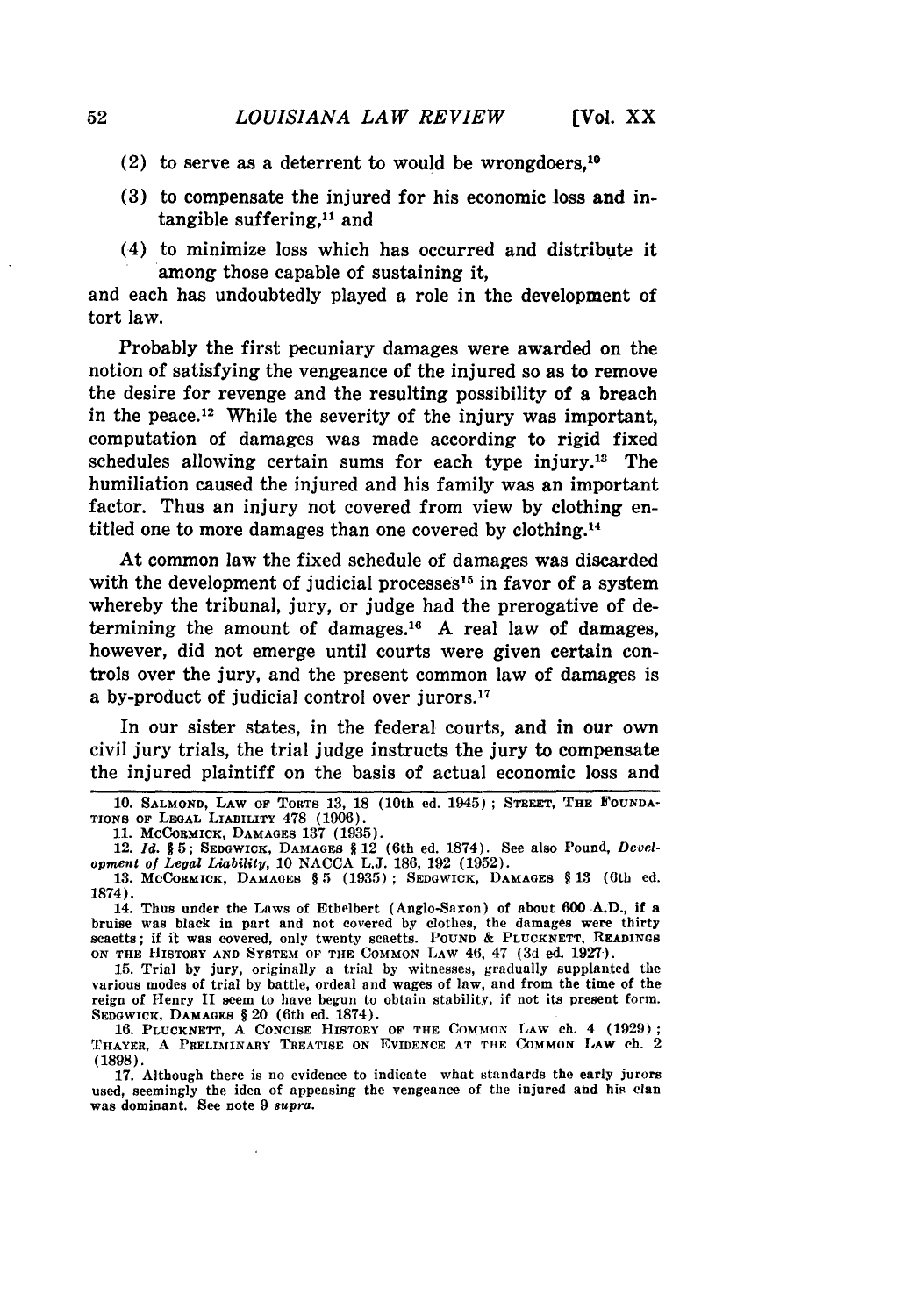the intangible loss resulting from pain and suffering.<sup>18</sup> While this theory primarily aims at *compensation* through shifting the loss from the plaintiff to the wrongdoer, such a practice has always been thought to *deter* conduct involving fault.19 Although the old notions of revenge and punishment are generally administered by the state through the law of crimes in modern jurisdictions, it would be error to underestimate their significance in the application of the present compensatory theory. Certainly this is true in those jurisdictions where punitive damages are recognized and allowed. Also, allowing a court or jury to compensate for the intangible loss (pain and suffering and mental anguish) invites an evaluation of the defendant-plaintiff conduct relationship. <sup>20</sup>

Tracing the development of the law of damages in tort cases is more difficult in Louisiana than in the common law jurisdictions. The articles in our Civil Code and their predecessors that explicitly pertain to damages deal primarily with losses resulting from breach of contracts.21 However, Article 2315 of the Civil Code,<sup>22</sup> which is the fundamental basis of Louisiana tort law, provides in part:

"Every act whatever of man that causes damage to another, obliges him by whose fault it happened to repair it. **.. ."**

Seemingly, Article 2315 contemplates the compensatory theory of damages. As a result, the elements of loss that can be repaired or compensated are practically the same in Louisiana and the common law jurisdictions. But in Louisiana the damage jurisprudence has developed in connection with the appellate courts' review of the quantum allowed by the trial judges; whereas, in the common law jurisdictions, the jurisprudence has been built around rulings of the lower court as to what evidence of damage could be heard by the jury, the instructions to be given the jury, and the degree of control the trial court has over the jury's verdict.

III. PUBLIC POLICY IN COMPENSATING ACCIDENT VICTIMS

Since the inception of the *compensatory theory* of damages,

**<sup>18.</sup> McCoRMICK, DAMAGES** §§ **86-90 (1935).**

**<sup>19.</sup>** PROSSER, TORTS **§§** 4, 8 (1941). See also Wigmore, *Responsibility fur Tortious Acts: Its History,* 7 HARv. L. REV. **315,** 441 (1894).

<sup>20.</sup> See Note, 54 DICK. L. **REV.** 345 **(1950).**

<sup>21.</sup> **LA. CIVIL CODE** art. **19833** *et seq.* **(1870).**

<sup>22.</sup> *Id.* art. **2315.**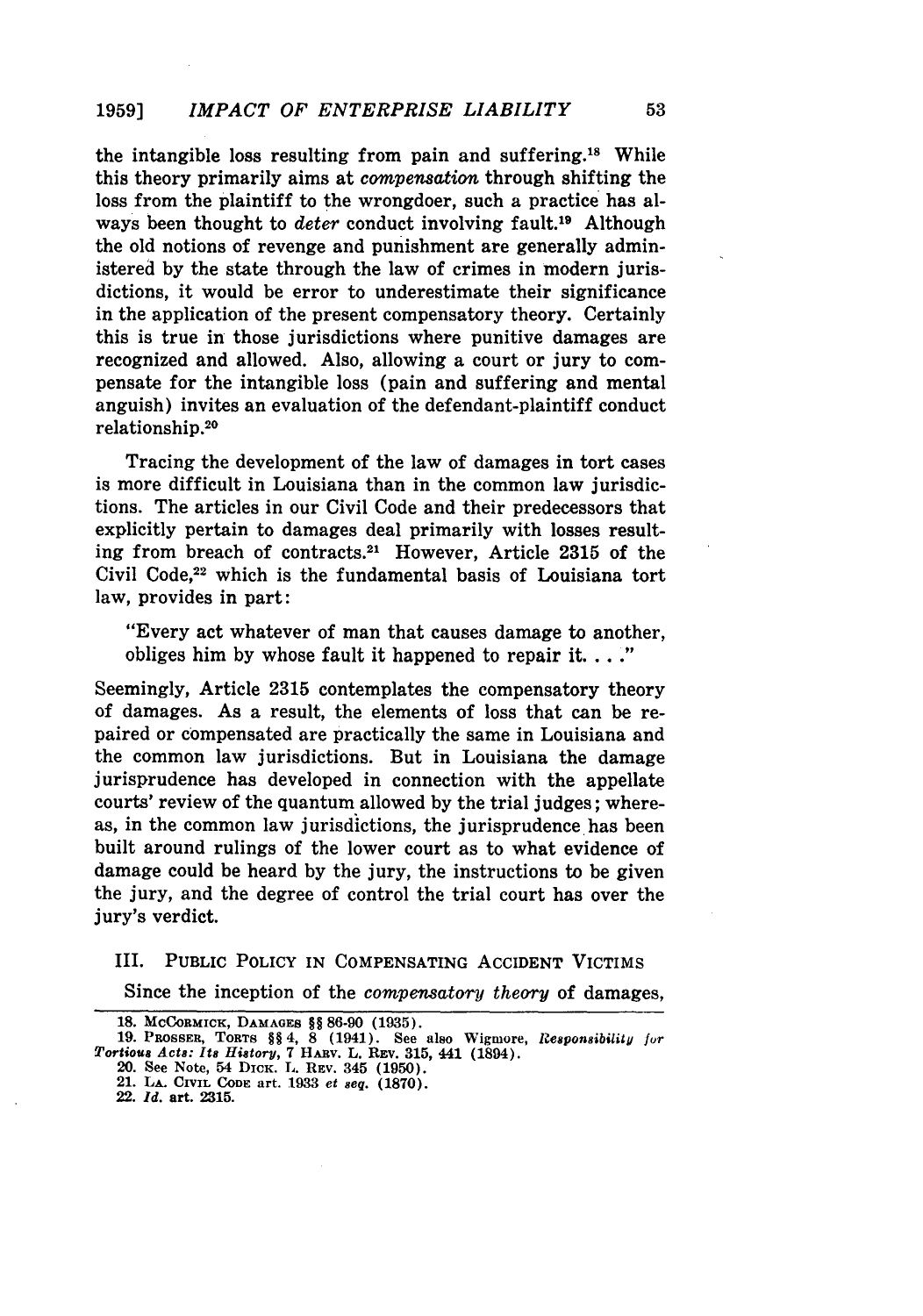**[Vol. XX**

time and progress have made their mark upon law and society. The conditioning factors which contributed to the development of the present doctrine have been implemented by others, or have disappeared altogether. At the time when the compensatory theory was being developed, the dominant philosophy was to maintain the *status quo.*<sup>23</sup> Power and wealth were to be found in land and property. When an injury situation arose the natural tendency was to limit the results as much as possible to the immediate parties. Society through law only aided the injured to shift the *loss* to the wrongdoer, it did not choose to bear the risk.

This public policy toward damage awards was the natural product of its times, just as was its sequel -fault. In civil law and common law fault was the essence of tort liability. Fault then denoted culpability. It had not yet received the first of the many inevitable emasculations. Forcing one at fault, or morally culpable, to compensate fully his innocent victim seemed only fair and just. The compensatory theory of allowing full compensation based on fault effectuated the existing social objectives. It admonished and deterred conduct involving fault, $24$  it punished the wrongdoer,<sup>25</sup> and relieved the innocent victim by shifting the loss to the party *quilty* of fault.<sup>26</sup>

This rationale was fundamentally sound under the original fault concept. But today the anatomy of fault bears little resemblance to that of its original ancestor. Rules of causation have been liberalized to spread the risk.<sup>27</sup> Absentee defendants are being held liable through the rules of vicarious liability.28 Fault is sometimes presumed in certain operations.29 Some defendants even receive the burden of proof to negate fault.30

24. PROSSER, TORTS § 4 (1941).

**25.** See Morris, *Punitive Damages in Tort Cases,* 44 **HARV.** L. REV. 1173 (1931).

26. For discussion of loss shifting, see James, *Accident Liability Reconsidered: The Impact of Liability Insurance,* 57 **YALE** L.J. 549, 551 (1948) ; James & Thornton, *The Impact of Insurance on the Law of Torts,* 15 LAw & **CONTEMP. PROB.** 431 (1950) ; James, *Accident Liability:, Some Wartime Developments,* 55 YALE L.J. 365 (1946).

27. See James, *The Qualities of the Reasonable Man in Negligence Cases,* <sup>16</sup> Mo. L. REV. **1 (1951)** ; Malone, *Theories of Causation in the Law of Negligence,* **11 KAcN. B.J. 353** (1943).

**28.** Holmes, *Agency,* 4 HARv. L. REV. 345 **(1891) ;** PROSSER, TORTS § **63** (1941).

**29.** A.L.I., **RESTATEMENT,** TORTS § 519 (1934) **;** Comment, 37 **CALiF.** L. REV. **269** (1949).

**30.** See Note, **5** LOUISIANA LAW **REVIEW** 344 (1943).

<sup>23.</sup> Laissez faire was the dominant economic doctrine of the nineteenth century. See Bohlen, The *Rule in Rylands vs. Fletcher,* 59 U. PA. L. REV. 298, 373, 423 (1911) for discussion of this principle and the growth of strict liability.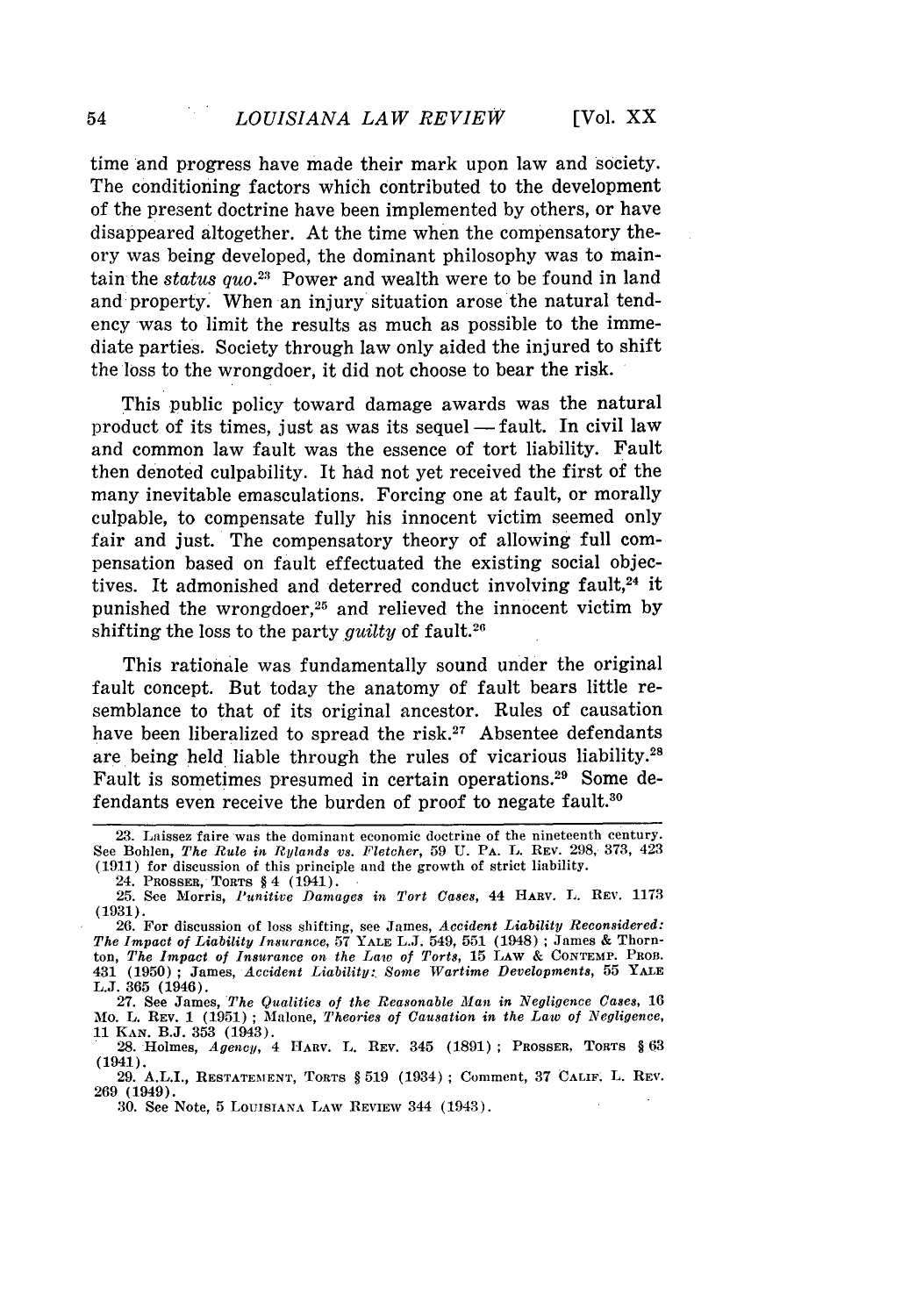This fictional broadening of the fault concept evidences a public policy toward enlarging the risk area of tort liability in the accident field. This is a necessary step forward in a social and economic system where as many as nine million injuries occur in a year.

Today in the accident field where liability does not require moral fault and where the ultimate cost is borne **by** the public in general, does the present compensatory theory of damages best effectuate the public interest? Vengeance and punishment should not be revelant in accident cases where the public ultimately pays and is guilty of no actual fault. Further the present system, as our highway death tolls indicate, is very ineffective in deterring accidents. Higher insurance premiums alone deter few accidents. Probably the most effective means of deterrence, the notion of self preservation, would function equally under all theories of damages. Educational programs and safety drives have been far more effective as a deterrent than the fear of being sued. Considering the above, it is the duty of law as the efficient administrator of justice to accomplish the social goal of granting speedy relief to the injured with a minimum burden on society.

From the view of the public as well as the victim the accident victim should at least receive speedy pecuniary remuneration for all tangible economic loss. **A** personal injury with dollar and cent value cannot be written off just because it is an inherent incident to the overall social enterprise. Fairness and justice demand that all pecuniary losses be recompensed dollar for dollar.

A question which undoubtedly invites controversy is whether the public interest is served by attempting to compensate intangible loss. It cannot be actually measured, nor can it ever be replaced. It is a type loss that can never be shifted to the public. Paying for an intangible loss is but an attempt to soothe a hurt with a cash prize, and serves no purpose in deterring accidents or punishing moral wrongdoers. Has the ultra liberal philosophy gone so far that it is within the scope of social justice to pay for all the pain and suffering incurred by accident victims? On the other hand, certainly these intangible losses are very much a reality to the innocent accident victims themselves and they should receive something for their loss and hurt. Pos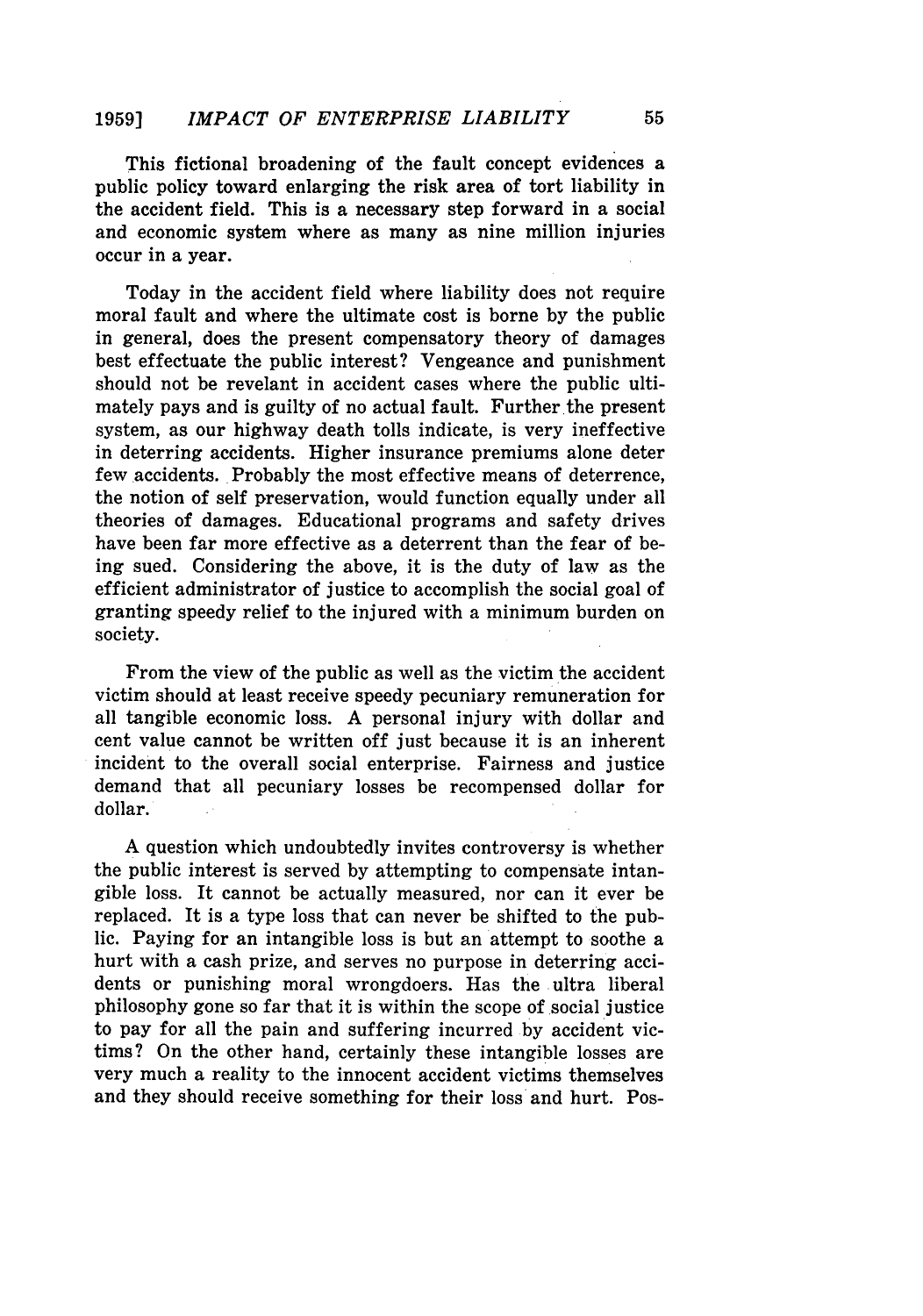sibly some light on this subject may be had by examining the handling of intangible losses **by** the courts in accident cases.

### IV. INTANGIBLE LOSSES IN **DEATH CASES**

In accident cases where a death is involved there is far more divergence in the awards given among the various jurisdictions than in any other area of tort law.31 For seemingly equal and identical actual losses caused **by** the same degree of culpability pecuniary recovery may and does vary thousands of dollars depending upon which state's laws govern, upon the social and economic attitudes of the particular area, upon who is the trial judge, and many other variables. $32$  However, the tangible items of out of pocket pecuniary loss are treated the same in all  $counts.<sup>33</sup>$  Thus the variations in the amount of awards can be best explained **by** the treatment of the intangible items of loss. Here the court or jury is charged to compensate the abstract and is given great leeway in evaluating the plaintiff-defendant relationship without regard to the agency really bearing the risk, the public.

Undoubtedly the present system, allowing liberal damages for intangible losses, produces very fair and just results for those widows and children who successfully manage to attain a damage award when the problem is viewed from the standpoint of those few. However, viewing the problem from the point of view of accident victims as a class and from that of the public, how adequate is the present system? Would it not be better for ten families of deceased persons to receive twenty thousand dollars each than one family to receive two hundred thousand dollars and nine families receive nothing?

If we are to assume our obligation to the real victims of accidental deaths, a theory of compensation should be followed whereby victims' families may be speedily compensated for all

**DAMAGES §93** *et seq.* **(1935).**

**<sup>31.</sup>** For a detailed study indicating the vast differences, see Belli, *The Adequate Award,* **39 CALiF.** L. REv. 1 **(1951).** In Appendix **A,** page **38,** Mr. Belli lists the statutory limits in various states.

**<sup>32.</sup>** For example, if *A* boards an airliner in Miami, intending to **fly** to San Francisco, the value assessed to his life will be a constant variable as his flight progresses. **If** he loses his life while taking off in Florida, or landing in California, his family may recover a huge sum. **If,** however, the hypothetical death occurred when the plane crashed into a Colorado mountain peak, his family's benefit would be limited to **\$5,000.00 by** statute. Certainly the price of butter and eggs does not vary that much. **33.** See **TIFFANY, DEATH BY WRONGFUL ACT** § **158 (2d** ed. **1913) ; MCCORMICK,**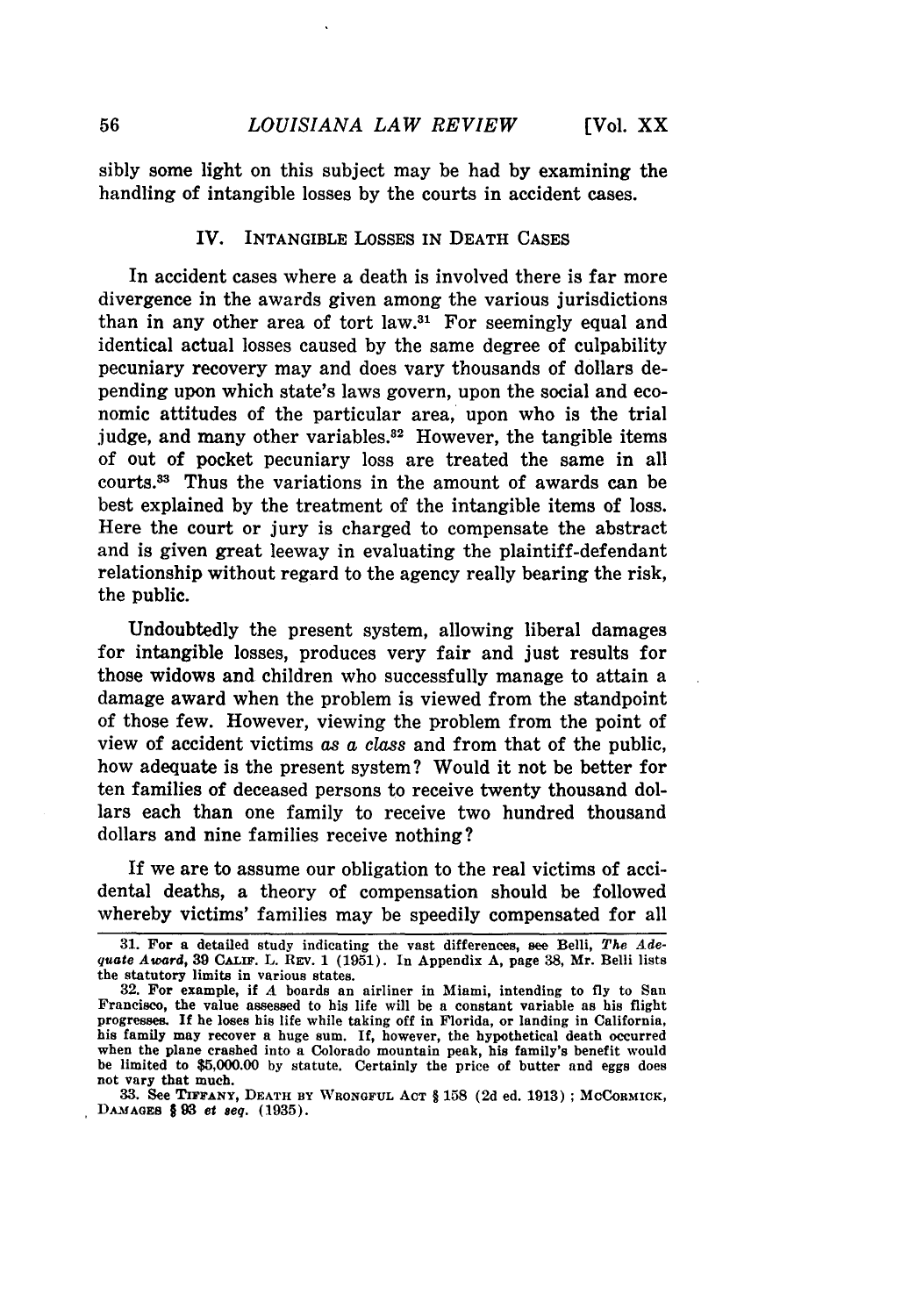actual calculable pecuniary loss. These are all special damages and loss of earnings. Those elements of loss which reflect the human sympathies of the courts and juries, the amounts which once tended to deter fault and punish wrongdoers, should be disregarded in a realistic compensation theory. If our aim in death cases is to be compensation, not retribution, then possibly only the dollar and cent losses should be considered. Society has no interest in compensating the dead or paying for their pain and suffering. It is the living dependents of accident victims who should be compensated, and it should be on the basis of actual pecuniary loss.

The compensable elements of loss in a death action in Louisiana are generally the same as in most other states.<sup>34</sup> While some states have only a beneficiary type wrongful death action<sup>35</sup> and others have only a survivorship type provision,<sup>36</sup> Louisiana and a number of other states have both type features. $37$  Louisiana differs from all other states in that it allows the mental suffering of the living beneficiaries to be compensated in death cases.<sup>38</sup> Certainly this is not a loss that can be effectively shifted to the general public.

# V. INTANGIBLE LOSSES IN **PERSONAL** INJURY **CASES**

As indicated previously, the actual out of pocket losses, usually referred to as special damages, present a minimum of difficulty in reaching a sound result. A uniform application of the present compensatory damage theory breaks down with the attempt to handle the intangible losses. Professor McCormick, a noted authority in the damage field, states that the various forms of pain and suffering are as numberless as the capacities of the human soul for torturing itself.<sup>39</sup> The list of intangible losses

**38.** HATE, **DAMAGES** § 132 (2d ed. 1912). See Parker v. Crowell and Spencer Lumber Co., **115** La. 463, **39 So.** 445 (1905).

**39. MCoRMICK, DAMAGES 316 (1935).**

<sup>314.</sup> **LA.** CIVii **CODE** art. 2315 (1870).

<sup>35.</sup> The death action is a separate cause of action given certain designated beneficiaries for the loss they sustain because of the wrongful death of a family member. The earliest death act was passed in England in **1846** and was known as The Lord Campbell's Act. **9** & 10 Vict. c. **93** (1846).

For a detailed discussion of this type provision, see MCCORMICK, DAMAGES 366 et seq. **(1935).**

**<sup>36.</sup>** Connecticut, Delaware, New Hampshire, and Tennessee.

**<sup>37.</sup>** In the death action, the intent is indicated by the original title to the first death act, The Lord Campbell's Act, which provided: "an act for compensating the families of persons killed." 9 & 10 Vict. **c.** 93 (1846). Thus the elements of damages are the pecuniary loss of the dependents and not the loss of the deceased. **In** the survival acts the beneficiaries of a decedent are vested with the cause of action which the decedent would have had if he had lived.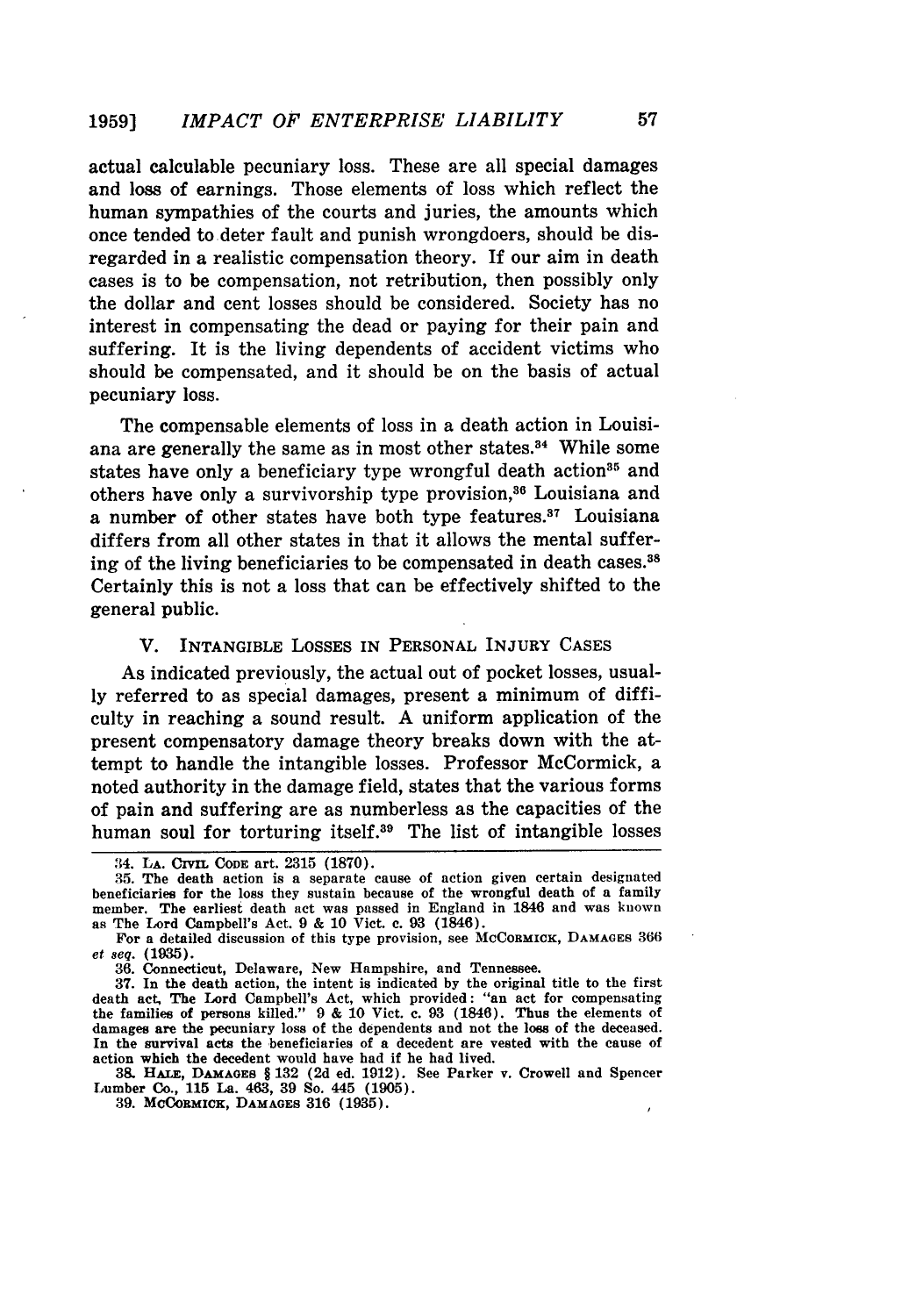recognized as compensable pain and suffering is long and is continuing to grow. Having such elements recognized and compensated is often a challenge only to the ingenuity of plaintiff's counsel, and depends more on his stage ability than law itself. Undoubtedly this has contributed heavily to the trend toward the "more adequate award."

There is no accurate measuring stick to evaluate intangible losses in injury cases. The triers of fact are given wide discretion in their determination of a compensating fee. While it is impossible in any given case to determine just which factors were considered in "repairing" the intangible losses, one cannot but suspect that many of such awards are in reality punitive and charitable in nature.

Pain and suffering, as well as other intangible losses, cannot be replaced or repaired **by** a damage award, but the injured is made happy in another way — by receiving a cash bonus. Thus forcing the general public ultimately to pay the cost of pain and suffering does not shift the loss, but actually creates a new financial loss.

#### VI. THE GOLDEN **EGG** OR THE PUBLIC INTEREST

Observing the present trend of damage awards in death and personal injury cases, some alarming conclusions become readily apparent. *First,* court dockets are becoming congested to the extent that the whole process of administration of justice is being endangered. Some victims in necessitous circumstances are forced to long and unnecessary delays to get adequate and fair compensation. *Second,* while some successful parties get more than adequate awards, accident victims *as a* class are woefully neglected. And *third,* the imperfections in the present system of compensating accident victims are giving rise to increased agitation to abolish the present court administered system in favor of one patterned along the lines of workmen's compensation.

In the event the present trends continue, the demands of a new system of accident compensation may attain merit and validity. Such a change, however, should only be made as a last resort, when it has been proven that the existing evils cannot be remedied. Any radical social changes are understandably shocking to the legal profession. The advocacy of such a change is not the purpose of this writer; but instead, to revise the pres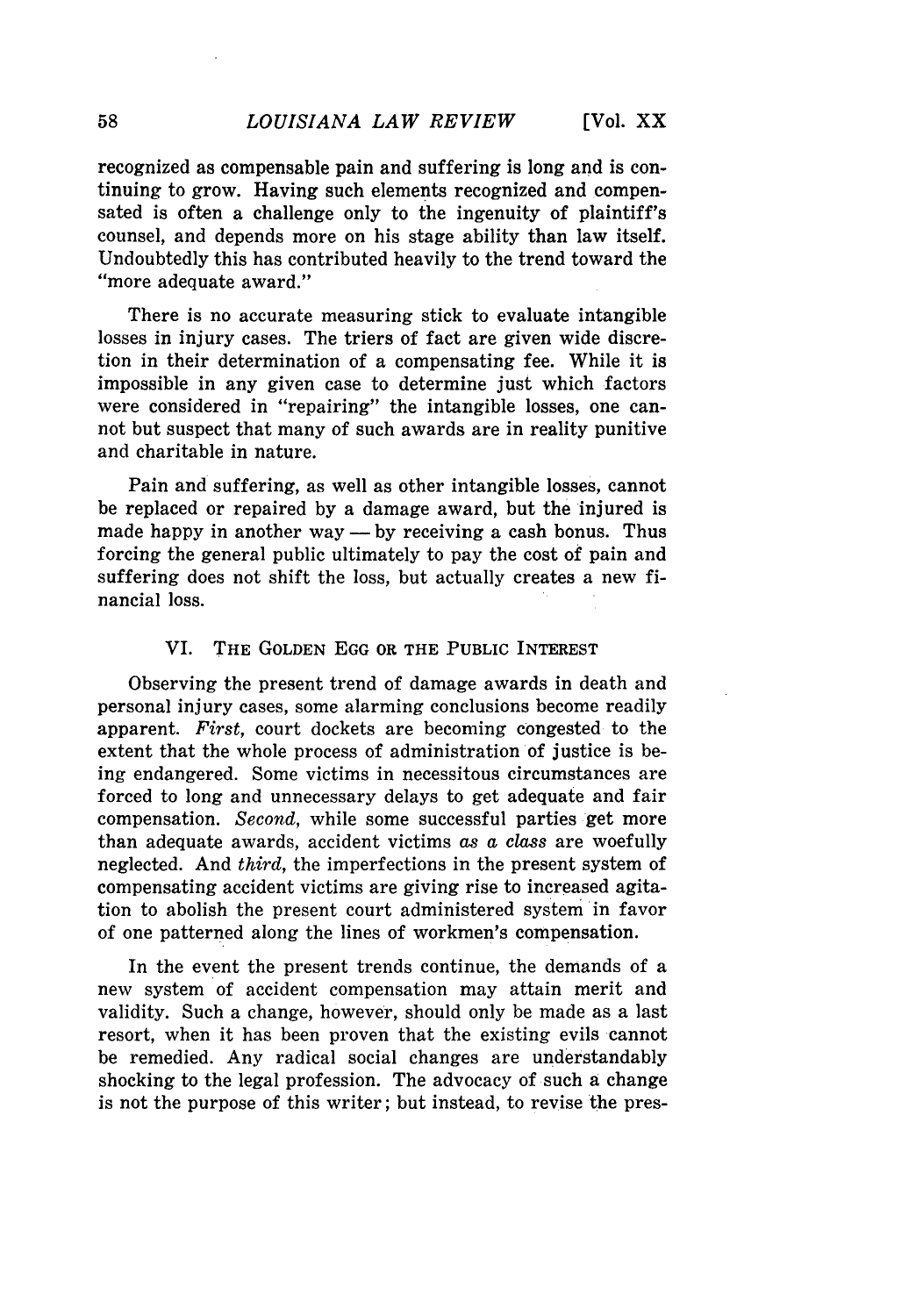ent system of awarding damages to meet the test of changing times.

The existing imperfection which needs to be remedied is mainly this: some few lucky accident victims receive more than adequate compensation, while accident victims as a class receive inadequate relief. It is submitted that this evil lies in the present practice of balming intangible losses with cash prizes.

Our present law of damages is based on the premise that tort doctrines require an actual wrongdoer to pay for all harms whatsoever he may inflict on an innocent victim. As mentioned previously, this notion takes into consideration not only compensation, but, also, deterrence of wrongdoing and punishment of guilt. It is a natural sequel to the old fault concept. What our present damage law fails to recognize is the gradual deterioration of rigid fault requirements in accident liability. This has resulted in the application of rules of damages including notions of deterrence and punishment in a situation where the ultimate risk bearer is guilty of no fault.

In considering a damage formula that is suited to present accident liability principles, certainly the accident victim should be recompensed for all financial loss. Also, fair play and equity would seem to demand that some consideration should be given in the form of money damages for intangible losses. The real challenge is finding a way to allow some reasonable compensation for intangible losses without opening the door to excessive awards which unduly burden the public. In order to maintain some degree of uniformity, it would appear that legislative action would be necessary. Any such action would of necessity establish an arbitrary method of limiting such damages. It is submitted that limiting the damages to a certain fixed ratio to the special damages would result in a workable solution. For example, such legislation could provide that in no case shall the damages for intangible losses exceed that of the proven pecuniary loss or special damages. This formula would not establish the amount of damages for intangible loss but would effectively establish a maximum limit on awards for intangible loss.

By limiting potential recovery in accident cases to actual pecuniary loss, plus a fixed maximum for intangible damages, fear of excessive awards will be reduced to a minimum. The courts would not be restrained from developing complete enter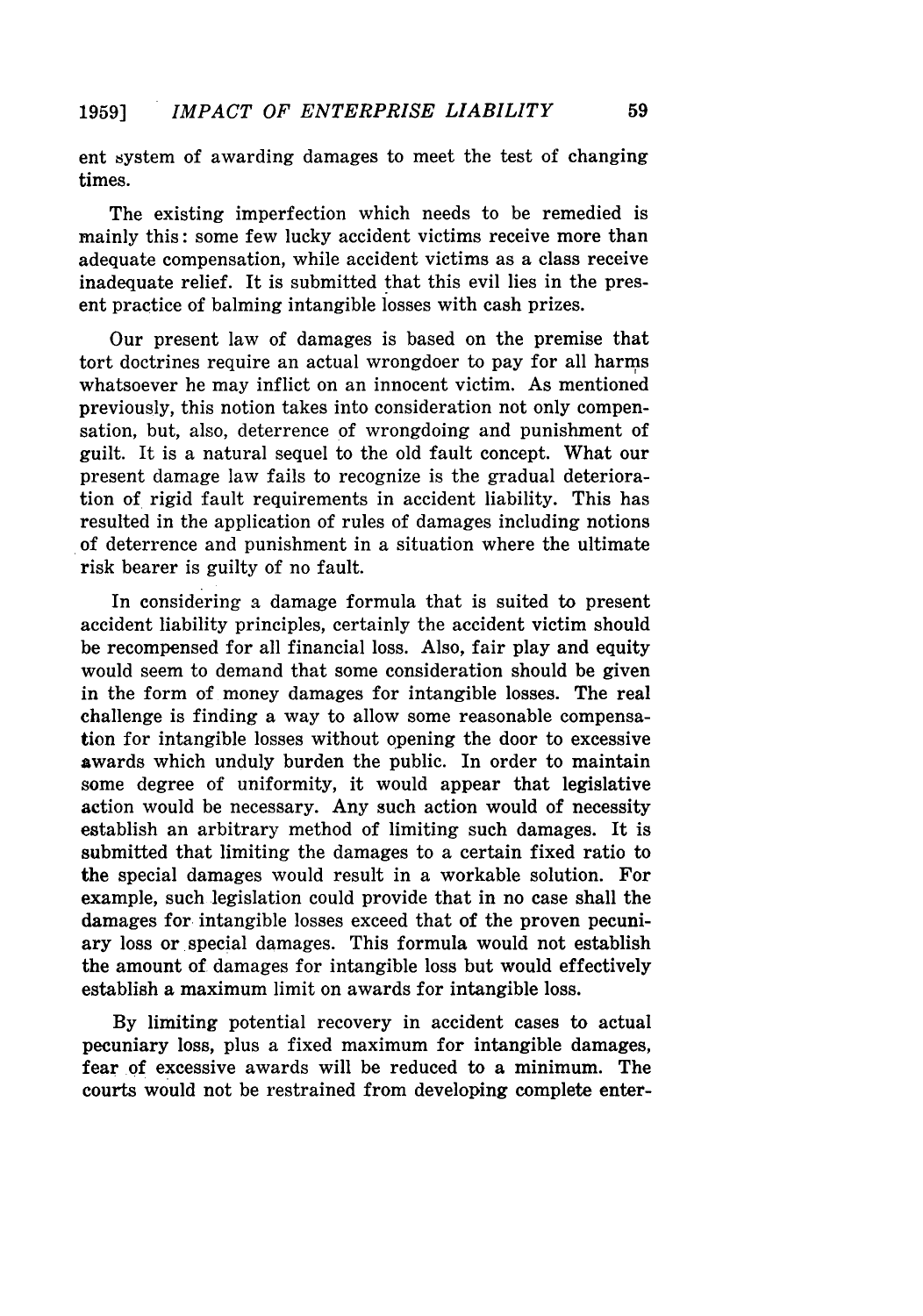prise liability in the accident field. Contributory negligence as a defense could be discarded. No reason exists why a widow in a death action should be placed on the mercy of society and denied recovery because of the negligence of the deceased if her husband was a victim of typical activities of an enterprise undertaking. It would be far simpler for each entrepreneur to insure against the risks typical to his operations than require each individual to attempt to insure against the risks he might face. Under such a system a maximum number of potential accident victims would be protected.

Removing the uncertainties of liability in a system fraught with legal fictions and narrowing the range of damage awards would have the effect of facilitating the settlement of accident claims. The proposed change would remove plaintiff's incentive to get before a sympathetic forum to benefit from large pain and suffering awards. This would result in less docket congestion and trial delays. And much more important to society, there would be far fewer uncompensated accident victims.

Any change in the present law of damages will not come easy. Support cannot be expected from the two extremes - the plaintiff lawyers and the insurance interest. It must come from those who pay the insurance premiums and stand as possible victims. When plaintiff lawyers shout for "an adequate award" or "a more adequate award" their motivation is at least colored by their own financial interest. From the other corner comes cries of "educate the public" and the "unethical plaintiff lawyer," which are only vocalizations designed to overcome the overwhelming tide that has turned in recent years.

In an article a few years ago an insurance spokesman stated the following in regard to the present trend of damage awards:

"I believe that 'more adequate' means excessive, and if 'The More Adequate Award' gets to the point where insurance premiums become prohibitive, then NACCA members, you as adjusters, liability insurers and my group as defense attorneys will be legislated out of business, and there will be passed statutes of compensation without fault limiting the amounts recoverable for injuries sustained in automobile accidents."40

60

**<sup>40.</sup> Robbins.** *Industry's Answer to 'The More Adequate Award,'* **21 INS. COUNS. J. 455,** 459 (1954).